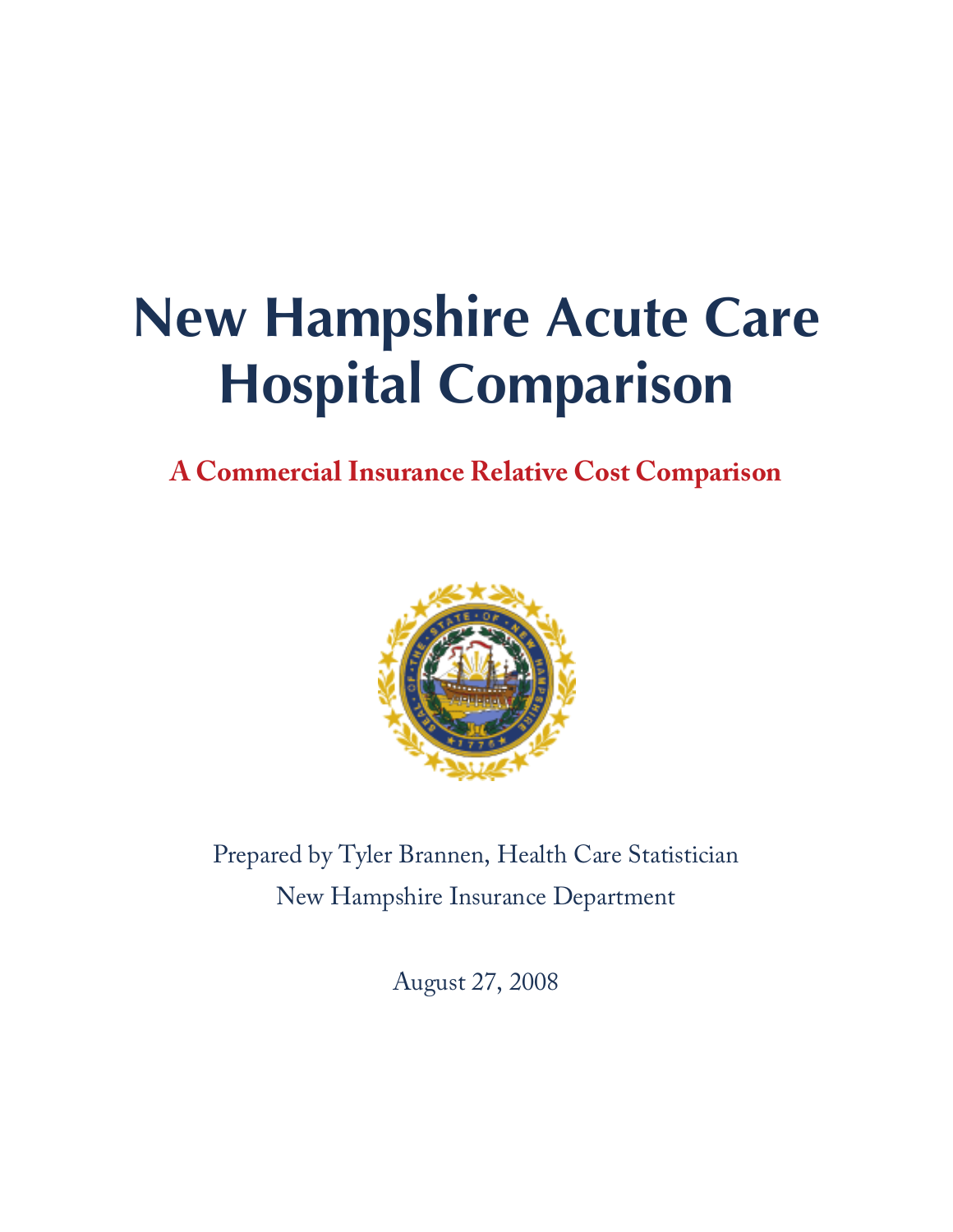### **Summary**

This analysis was performed by the New Hampshire Insurance Department (NHID) to compare short term general hospital costs incurred by commercial insurance carriers in New Hampshire (NH). The term "costs" is used to describe the amount due to the hospital for commercially insured patients, and includes the amounts paid by the health insurance carrier and the total patient liability (deductibles, coinsurance, and co-payments). Payments to hospitals are considered "costs" from an insurance perspective, but do not necessarily reflect internal hospital costs to deliver the services.

The 26 New Hampshire hospitals were analyzed separately on an inpatient and outpatient basis using data from calendar year 2006 (2005 was also used to analyze changes occurring between years). Payment for hospital services, referred to as "reimbursement," is determined by the contract between the carrier and the hospital and is often referred to as the "allowed" rate. The allowed rate includes health plan and patient payment responsibilities (i.e., co-payments and coinsurance) to the hospital.

The cost measure in this analysis considers both the allowed rates and the utilization of services. The cost measure does not distinguish between carriers or health plan product type (e.g. HMO, POS, PPO, and Indemnity). Cost differences are likely to differ between carriers, but this analysis focuses on comparing hospitals in aggregate.

The results are shown below, listing hospitals with the lowest composite score to the highest. Relative costs are expressed in the form of an index value. A value of 1.00 represents a hospital with average relative costs when compared to other NH hospitals. A value of 1.10 means the hospital is ten percent more expensive than the average hospital for patients of similar resource intensity.



\*These results are influenced by hospital billed physician services. Please see the Notes on Analysis section for a full explanation.

The results show that the majority of hospitals are ranked within twenty percent of the average. Based on the composite score, 14 hospitals fall below the average, two are average, and ten are above average.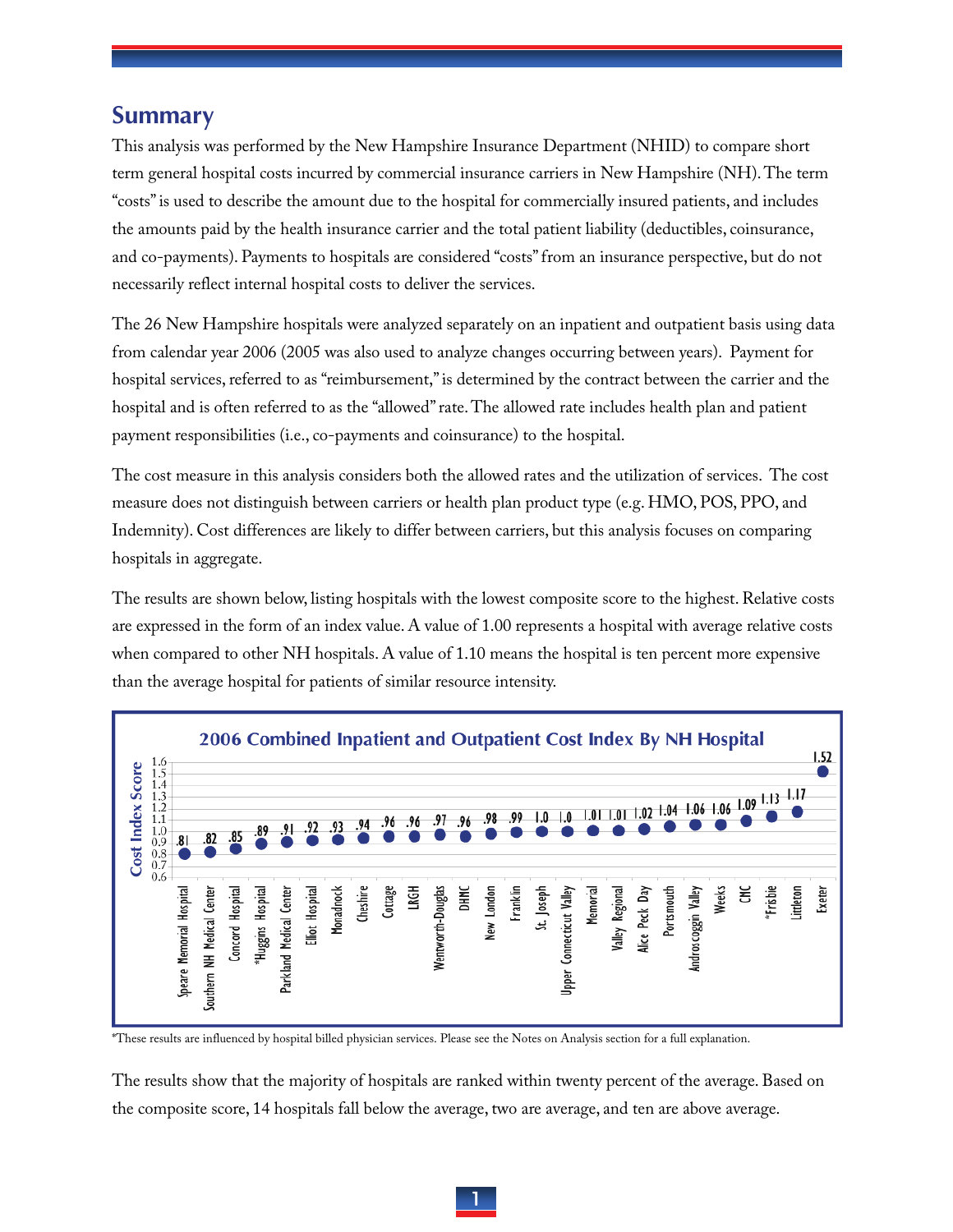## **Purpose of the Analysis**

This analysis was performed for the purpose of informing NH Citizens Health Initiative (the Initiative) stakeholders about the relative costs between NH hospitals. Participants of the Initiative understand that hospital costs contribute substantially to the price of health insurance premiums, and a better understanding of costs drivers may assist with efforts to reduce the escalation of health insurance premiums.

The primary source of the data is the New Hampshire Comprehensive Health Care Information System (NHCHIS), and the purpose of this analysis is consistent with the statute that created the NHCHIS:

*To the extent allowed by HIPAA, the data shall be available as a resource for insurers, employers, providers, purchasers of health care, and state agencies to continuously review health care utilization, expenditures, and performance in New Hampshire and to enhance the ability of New Hampshire consumers and employers to make informed and cost-effective health care choices… (RSA 420-G:11-a)* 

# **Background**

Both nationally and locally there is a strong interest in understanding health care cost drivers. The pressures to control health insurance premium increases and make the system more efficient continue to grow. Since the NHID released the HealthCost website that shows patient cost estimates for common health care services, the NHID has received requests to provide more generalized information on community and hospital costs.

This analysis satisfies one component of the health cost driver question in NH: how do NH hospitals compare to one another? It does not attempt to quantify hospital costs nor offer insight about how much hospital costs are growing. Likewise, the analysis does not attempt to summarize health care costs by community.

Efforts to generalize hospital costs are often compared to creating a market basket index. This is probably the closest analogy, but the term *market basket* refers to a fixed list of items used specifically to track the progress of inflation in an economy or specific market. We instead compare hospitals to one another, not over a period of time.

### **Data Sources**

The data used to perform this analysis came from the NH Comprehensive Health Care Information System (NHCHIS) and the NH Hospital Discharge Data Set, calendar years 2005 and 2006. Both the claims data and the hospital discharge data include commercially insured patients and patients covered by self insured employers that contract with third party administrators for processing of claims and managing health insurance benefits.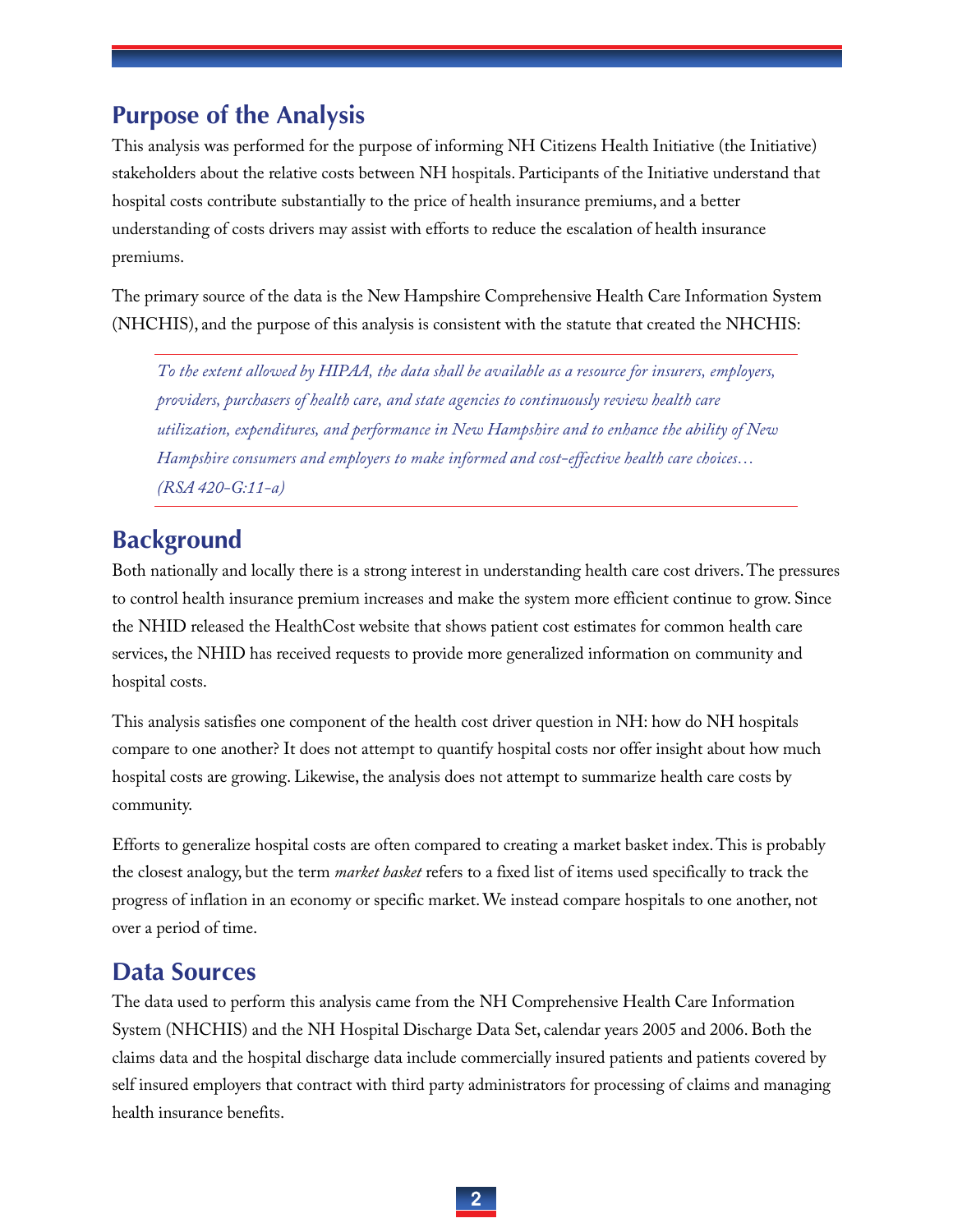### **Methodology**

The analysis of inpatient and outpatient data was performed separately, using different methodologies. In both cases, cost amounts include amounts due to the hospital for services billed by the hospital. Unless physician services are billed by the hospital as a hospital service, they are not included.

#### **Inpatient**

The NHCHIS data provide the opportunity to analyze hospital charges and payments at a very detailed level, including by provider name, health insurance status, patient encounter, by claim, and diagnosis and procedure. The detailed data provide for analyses that can focus on very specific comparisons between elements. The disadvantage of the detail is the requirement to organize data and costs in such a way as to make a useful comparison.

When patients are admitted for several days in a hospital, they receive many services and often have several diagnoses and co-morbidities that contribute to the cost of their care. Additionally, multiple procedures are likely to take place during the hospital stay. In order to effectively compare hospital costs, an analysis needs to consider differences with patient populations and services between hospitals. The NH hospital discharge data include the diagnosis related group (DRG) and charges for commercially insured patients by hospital. DRGs are used by Medicare and other payers to reimburse hospitals for care provided to patients on a per admission basis. The payment is determined using a "weight" that determines the expected relative difference in resources necessary to treat a patient based on the DRG assignment. The DRG weights are based on estimates of the average cost structure among hospitals. Using the hospital discharge dataset, an overall average charge per case and an overall average DRG weight can be calculated. This allows us to compare the average charges to the average expected resources needed to treat a patient at each hospital. The average DRG weight per case is referred to as the case mix index.

The NHCHIS data does not include DRGs collected from the providers or carriers, nor the corresponding DRG weights. However, the database includes charges and the allowed payments. In performing this analysis, an average charge and the corresponding average allowed amount is calculated for each hospital.

The charges per case are derived from both databases during the same time frame: calendar year 2006. However, the NHCHIS does not include every patient discharged from NH hospitals. The NHCHIS contains patients who have obtained their insurance as a NH policyholder. This means if the employer is in NH, or the policy is for a NH individual, than most likely the patient is included in the database. For a NH resident that works in Massachusetts, Maine or Vermont, they are most likely not in the NHCHIS database, even when they obtain care from a NH hospital. In contrast, the hospital discharge data includes all patients, including those without insurance. This means the NHCHIS contains a sample of the patients treated by NH hospitals.

It is unlikely the charges per case derived from the NHCHIS and the discharge data will match. The goal of the analysis is to compare the relative costs between hospitals, and the charges per case do not need to match between datasets for this purpose, as long as an adjustment is made to compensate for the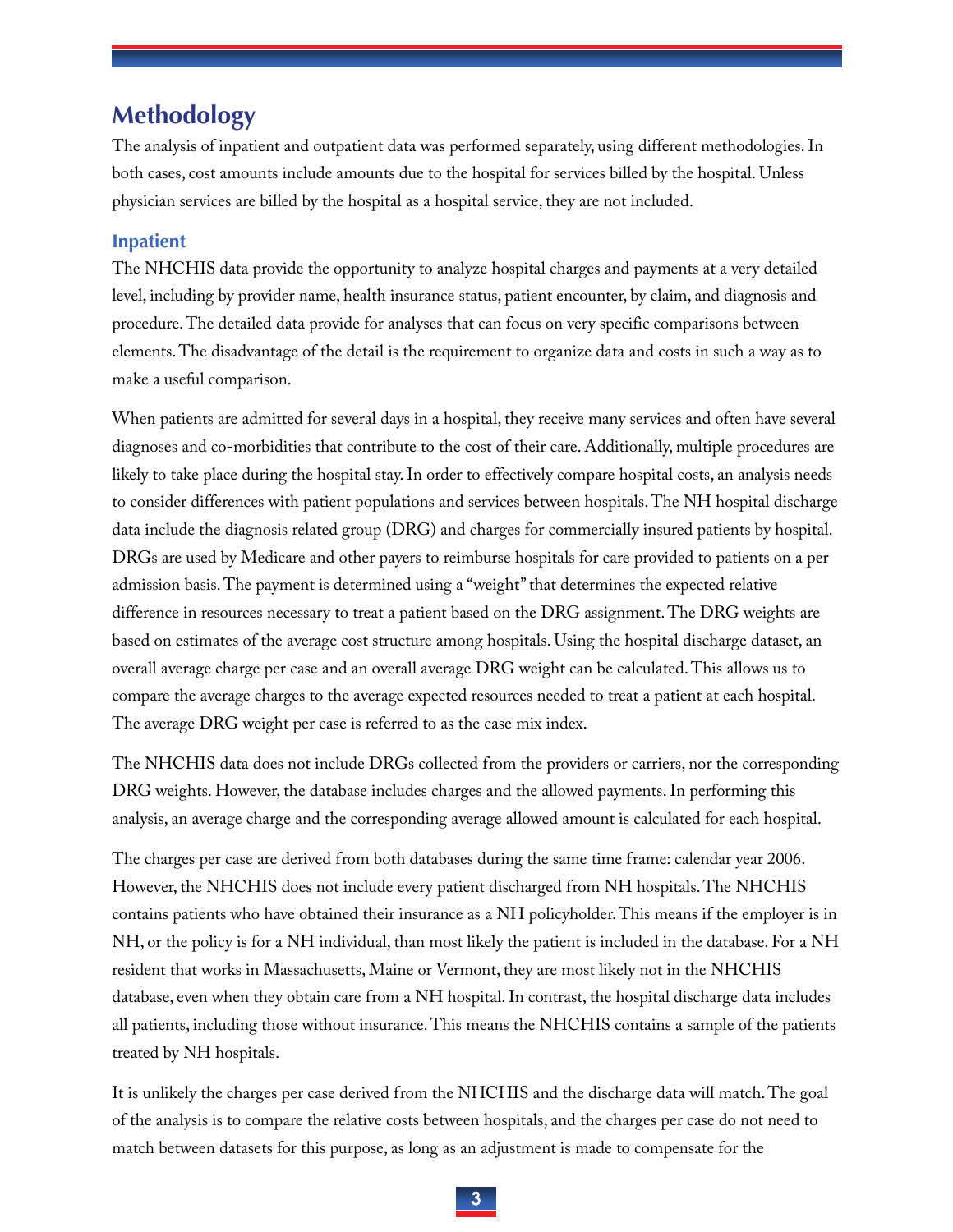differences. There is a strong relationship between DRG weights and the average charge per case and when measured in aggregate by hospital, higher average charges per case will correlate with a higher case mix index. Using the hospital discharge data, we establish the relationship between charges and case mix intensity (measured by DRG weights) and the relationship between charges and payment levels. It is these relationships that are used to compare the relative costs between hospitals.

The relative costs are measured using an adjusted allowed amount. The unadjusted allowed amount will differ between hospitals partly because the case mix intensity is different. Before adjusting for the differences in case mix intensity, we adjust the hospital specific average DRG weight according to the hospital specific difference in charges.

Below is an example of the calculations. All discharge data calculations use only commercially insured patients.

- "DD Avg Chg" is the discharge data average charge per case.
- "DD Avg CMI" is the discharge data average case mix index, or average DRG weight.
- "CHIS Avg Chg" is the average charge per case calculated from the NHCHIS database. This is a subset, or sample, of the commercially insured patients in the discharge database.
- "Chg % Diff " is the difference measured as a percent between the DD Avg Chg and the CHIS Avg Chg. For CMC, the calculation is: (24,300 – 23,632)/24,300.
- Since the CHIS Avg Chg is less than the DD Avg Chg, then the "Adj Avg CMI" is the DD Avg CMI reduced by 2.7% to reflect the less resource intensive patients in the calculation.
- The "CHIS Avg Pd" is the allowed amount and is based on the average amount paid per case when the carrier payments are added to the patient liabilities.
- The "Adj Avg Pd" is the CHIS Avg Pd adjusted by the adjusted case mix index. This column is adjusted so that the average amount paid to the hospital can be compared to other hospitals without regard for differences in case mix intensity. The adjusted value of \$7,711 represents a value that CMC would be paid per case if CMC's case mix intensity was average, represented by a CMI value of 1.00.
- The "Cost Indx" is the Adj Avg Pd divided by the average amount paid per case at each hospital. Therefore, CMC's Cost Indx is equal to 87% of the average in the state, when adjusted for the high case mix intensity of CMC's patients.

| <b>Hospital</b><br>Name | DD Avg<br>Chg | DD Avg<br><b>CMI</b> | <b>CHIS</b><br>Avg Chg | Chg %<br><b>Diff</b> | Adj Avg<br><b>CMI</b> | <b>CHIS</b><br>Avg Pd | Adj Avg<br>Pd | Cost<br>Indx |
|-------------------------|---------------|----------------------|------------------------|----------------------|-----------------------|-----------------------|---------------|--------------|
| <b>CMC</b>              | \$24,300      | 1.418                | \$23,632               | 2.7%                 | 1.379                 | \$10,633              | \$7,711       | 0.87         |
| Concord                 | \$17,512      | 1.090                | \$16,514               | 5.7%                 | 1.028                 | \$9,124               | \$8,875       | 1.00         |
| Cottage                 | \$12,711      | 1.026                | \$13,595               | $-7.0\%$             | 1.097                 | \$10,240              | \$9,335       | 1.05         |
| <b>DHMC</b>             | \$27,608      | 1.711                | \$22,727               | 17.7%                | 1.408                 | \$14,184              | \$10,072      | 1.14         |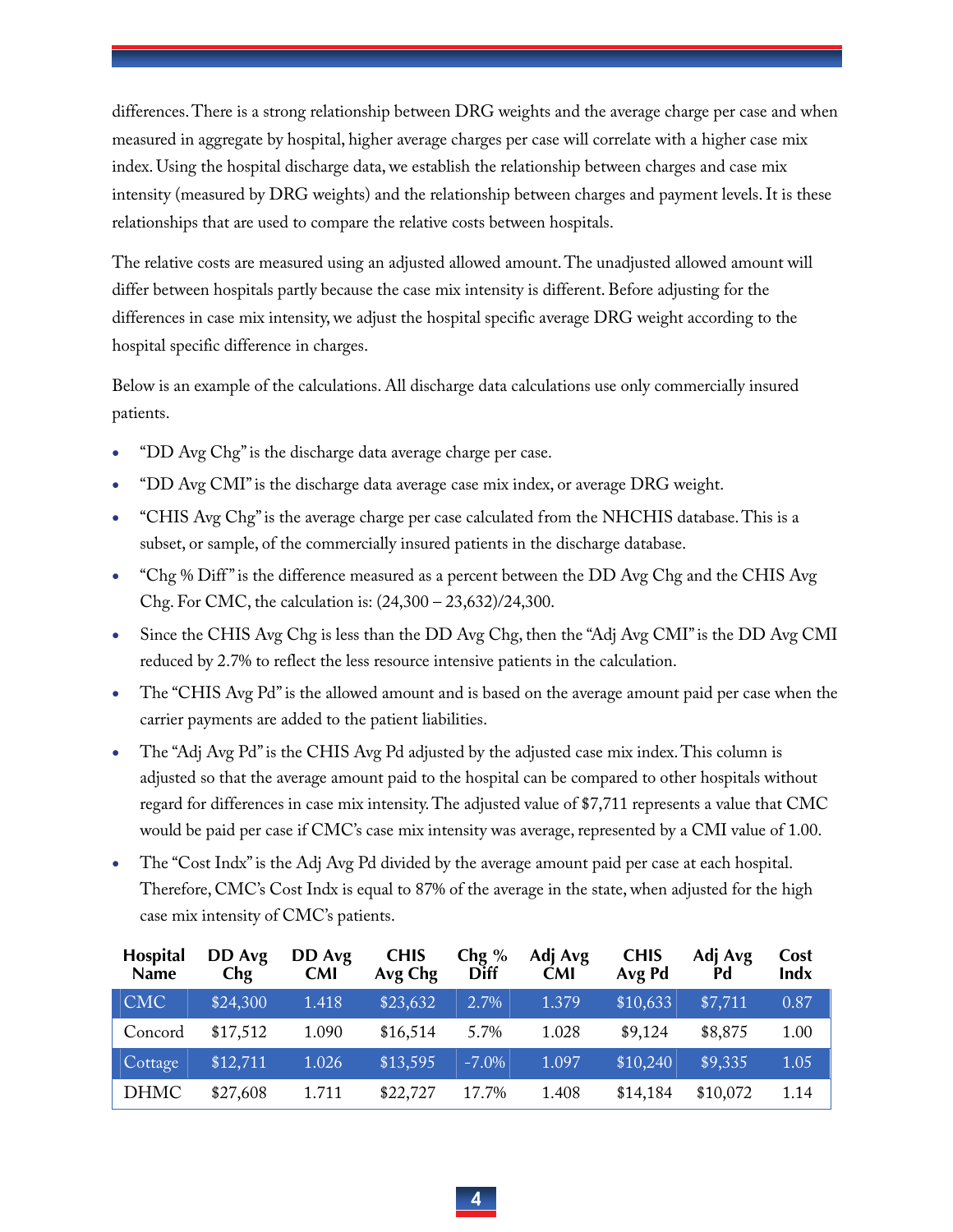#### **Outpatient**

Patients with the same outpatient procedures were used as the basis of measurement for comparing patient costs between hospitals. The focus was on the cost of the patient experience when patients had a procedure in common. Reimbursement to hospitals and other providers depends on both the primary procedure and the frequency of ancillary services that are provided at the same time. From a payer point of view, the actual unit cost of any single item is less important than the cost of the visit. Therefore, the methodology chosen for this analysis is based on a bundled rate for the patient experience. The bundled rate includes only services billed by the hospital, as a hospital service.

Using this approach, the comparison is better than taking a random sample of patients at each hospital and comparing their costs. Patients receive different services based on their needs, and hospitals provide different services based on their physicians' expertise and market focus. By comparing only patients to one another when they have had the same procedure, the potential bias in the populations that may exist with a random sample is reduced.

A selection of the most common outpatient procedures at NH hospitals was made based on procedure volume as well as aggregate charges. A total of one hundred forty-one procedures were used in the analysis (Appendix C). In many cases these are procedures that every hospital does. The average patient cost (cost defined as carrier payment plus member liabilities) was calculated for each hospital, specific for each procedure that identified a patient for comparison. The percentage difference between the hospital specific average and the simple average among hospitals was calculated to come up with the procedure specific cost index. If a hospital's average was 25 percent less than the average for all hospitals, that hospital's procedure specific cost index is .75. This calculation is repeated for every procedure that data exists for at the hospital. The hospital's procedure specific cost index is then weighted by the frequency of patients who receive that service. If the hospital did not have any experience with the procedure, then there is no cost index value calculated for that procedure.

The following is an example of the calculations. The rates are inclusive of any hospital service billed at the same time as the procedure. Therefore, they typically reflect charges for multiple services.

- The "CH Avg Chg" is the Concord Hospital average charge.
- The "CH Avg Pd" is the Concord Hospital average amount allowed (based on carrier and patient liabilities).
- The "All Hosp Avg Chg" is the average charge among all hospitals.
- The "All Hosp Avg Pd" is the average allowed among all hospitals.
- The "Cost Index" is the comparison value for the procedure of interest. This is calculated by dividing CH Avg Pd by All Hosp Avg Pd.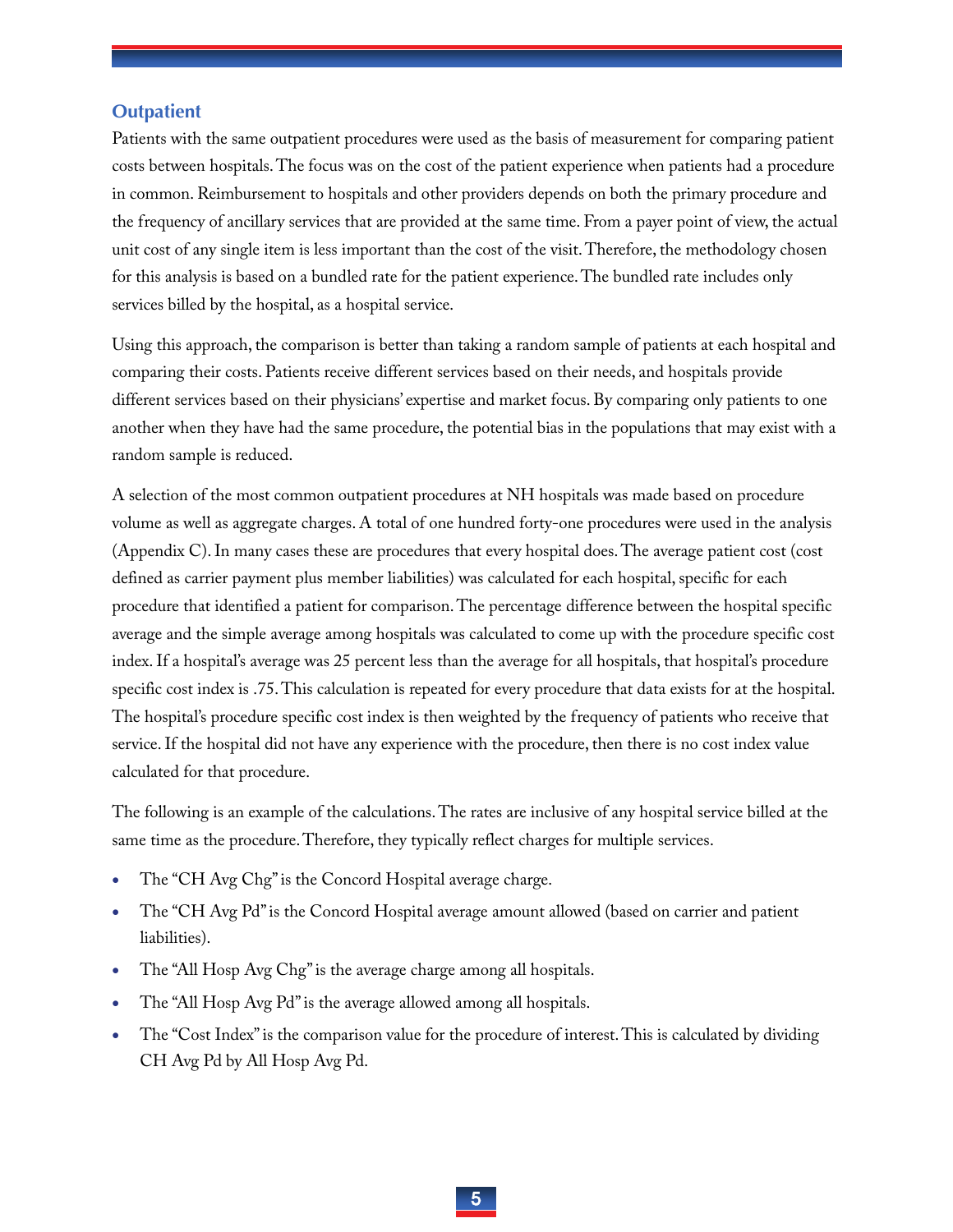| Provider CPT        |       | <b>Procedure Definition</b>                                                                                         | CH Avg<br>Chg | <b>CH</b><br>Avg Pd | All Hosp<br>Avg Chg | <b>All Hosp</b><br>Avg Pd | Cost<br><b>Index</b> |
|---------------------|-------|---------------------------------------------------------------------------------------------------------------------|---------------|---------------------|---------------------|---------------------------|----------------------|
| Concord<br>Hospital | 36415 | Collection of venous blood by<br>venipuncture                                                                       | \$474         | \$243               | \$980               | \$653                     | 0.371                |
| Concord<br>Hospital |       | 83036 Hemoglobin; glycosylated (A1C)                                                                                | \$421         | \$225               | \$646               | \$420                     | 0.536                |
| Concord<br>Hospital | 58558 | Hysteroscopy, surgical; with<br>sampling (biopsy) of endometrium<br>and/or polypectomy, with or<br>without $D \& C$ | \$3,774       | \$2,064             | \$3,415             | \$2,550                   | 0.810                |

#### **IP & OP Composite**

The overall composite index is a calculated simple average between the inpatient and outpatient composite scores. This calculation is based on the expectation that half of the dollars paid to hospitals will be on an inpatient and outpatient basis.

### **Notes on Analysis**

Any claims data analysis is subject to "sampling error." This term refers to the fact that a sample of data may not have identical characteristics to the population as a whole. The number of cases in the NHCHIS is less than in the hospital discharge data. A form of sampling error may also exist when data is used for a particular year that is used to make assumptions about a future year. This analysis of hospital costs includes methods assigned to reduce sampling error, but cannot eliminate it entirely.

Using a sample of data to make determinations about a larger population is the basis for inferential statistics and most data driven decisions. What's unique about the NHCHIS data is that the patients are not randomly selected. They are based on a designated policyholder location, e.g. New Hampshire. Because of the nature of the sample, systemic bias is expected, rather than random errors that on average are likely to cancel each other out. Fully understanding the underlying systemic bias of the sample is beyond the scope of this analysis, but adjusting for differences in the sample through the use of discharge data charges and service mix is an integral component to the analysis.

The costs include services billed by the hospital as hospital services. In some cases, hospitals submit bills for physician services that would otherwise be separately billed. In reviewing the billing patterns, it was determined that physician services billed on hospital claims were an immaterial factor in the cost comparison with two exceptions: Frisbie Memorial Hospital and Huggins Hospital. The analyses suggest that the cost index for Frisbie may be inflated approximately six percent and Huggins 1.4 percent due to the inclusion of physician services. Since these services were billed on hospital claims and the analysis compares hospitals, the data were not removed from the calculations. Adjusting for these differences would reduce Frisbie's IP cost index from 1.24 to 1.17, OP would changed from 1.02 to .96, and overall would be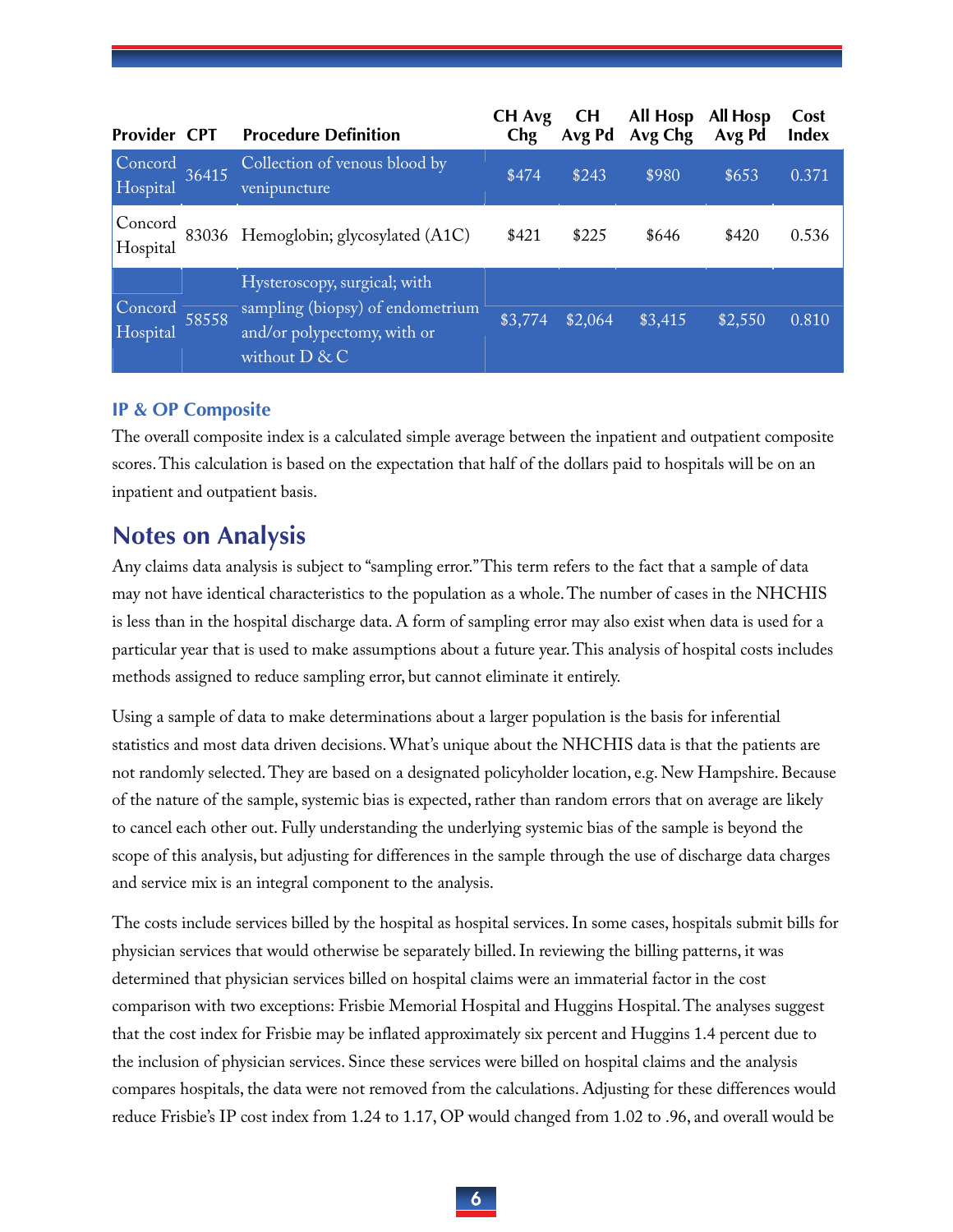reduced from 1.13 to 1.06. Huggins would change from IP .80 to .79, OP would shift from .99 to .97, and the overall would change from .89 to .88. These adjustments assume the impact of the physician services are constant across all procedures (unlikely), so are somewhat imprecise.

The number of data observations is included in Appendix A.

#### **Inpatient**

The inpatient cost estimates are based on several assumptions. First, that costs are static. Costs are not. The calculations of charges per case and allowed payments per case will fluctuate over the year. Changes in rates over time are not addressed. However, the inpatient methodology is based on the hospital rate regulation system used in Maryland. Charges per case and the case mix index are the two measures used to establish and control hospital costs and the system has been successfully operating for years.

High cost outliers are not removed. One definition of an outlier is a case that does not represent the typical patient and may inflate observed costs. If an outlier exists, the case mix index may not accurately account for the patient population served and may inflate the resulting cost index. The NHID did not remove outliers for this analysis. Outliers are often very important in understanding how a hospital handles more complex cases and what happens to costs in an "unusual" situation. Also, many analysts identify cases as outliers because they are rare, but these cases are not really "outliers" at all. Most of the time "unusual" cases appear on a fairly routine basis.

There is an assumption about the relationship between DRG weights and charges. The assumption is that if the average charge per case when all patients are pooled increases, there will be a corresponding increase in the case mix intensity (as measured by average DRG weight). Although the DRG weights are based on hospital charges, there will be substantial variation between each patient's specific charges and the DRG weight assigned. When multiple patient experiences are combined, the relationship between average charges and average case mix intensity improves dramatically. Using the hospital discharge data and performing a plotted linear regression analysis for each hospital, the NHID reviewed the relationship between DRG weights and the actual to predicted values of average hospital charges. Correlation statistics were reviewed, but more importantly, the distribution of observations generally showed an even clustering around the predicted values. An indicator of a problem with using the DRG weights and charges to adjust for the case mix intensity would be if the average hospital charge by DRG increased exponentially in relationship to the DRG weights; for example, if the average DRG charges quadrupled every time the DRG weights doubled. This was not the result.

#### **Outpatient**

The challenge with comparing hospital costs on an outpatient basis is the range and frequency of procedures that are performed. Medicare has used DRGs to reimburse hospitals for inpatient services for more than twenty years, but only recently adopted a similar system for outpatients (APCs). Therefore, reimbursement systems by commercial carriers and most "cost" analyses are based on specific procedure codes.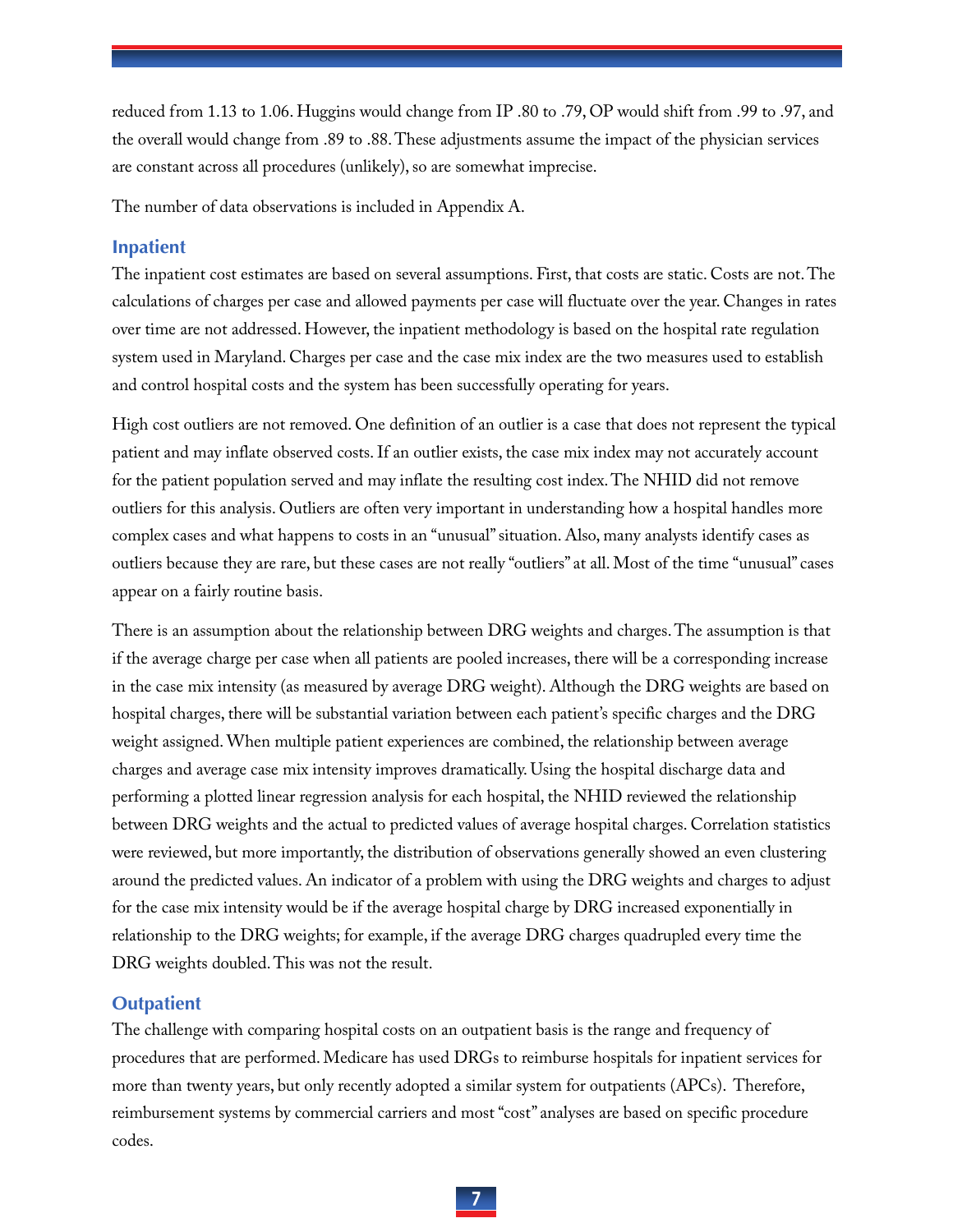Although the procedure coding system often includes subsidiary services that are considered a part of the primary procedure, most of the time other procedures or services are billed under a separate code. Therefore, the procedure code alone for primary procedure is insufficient when assessing the "costs" associated with an outpatient visit.

This analysis focuses on the cost to the commercial insurance system, and the unit of measurement is the patient encounter. The methodology used adjusts for the differences in services provided and indirectly, case mix intensity. We expect that patients' who's primary reason for a hospital visit is an MRI are going to be more resource intensive than patients primarily visiting for a chest x-ray. Therefore, comparisons are made between patients who received an MRI and separately a chest x-ray.

By bundling services together to calculate costs associated with providing an outpatient service, the same patients may be included in different cost comparisons. If a hospital routinely provides an x-ray when an MRI is ordered, and both the MRI and x-ray are included as separate items in our analysis, then the patient will be used more than once. There are several advantages to this approach. Essentially this is a form of statistical analysis called "sampling with replacement." By NOT removing a patient that is selected under the analysis of one of the codes, the samples for each procedure are independent, not affecting each other, and the covariance is zero. By choosing to remove a patient when one of the codes identified, we would impact the subsequent procedure analysis. Even by creating rules that would determine when patients are removed, the impact on the cost calculation would affect hospitals differently based on practice patterns.

Another challenge with outpatient cost analyses is determining which services will be purchased at what hospital location. An analogy is the purchase of groceries from one store versus another because the price of meat is less at one location, but the price of dairy is lower at another. In many cases relative hospital outpatient costs will be higher or lower at different hospitals depending on the service. Our goal with this analysis is to make a generalized comparison. By selecting the most common services, we create a more even comparison, but even within those common procedures practice patterns vary by site.

The solution is to analyze enough procedures that patterns of cost differences will become apparent. As these are common services, the volume of patients included is substantial, and the effect of unusually high or low costs at one hospital will be smoothed when pooled with many other cost comparisons at the same hospital. Using a smaller subset of data, such as just radiology, could lead to an incorrect conclusion. Another issue with selecting a single type of service for comparison is the carriers' specific reimbursement method for select services. Radiology is a good example of a service type that carriers may contract for on a fixed fee schedule rather than a discount off charges. Often the fee schedules equate to a lower percent of charges than other services paid for by the carrier, and only reviewing radiology would understate the overall costs at a particular hospital.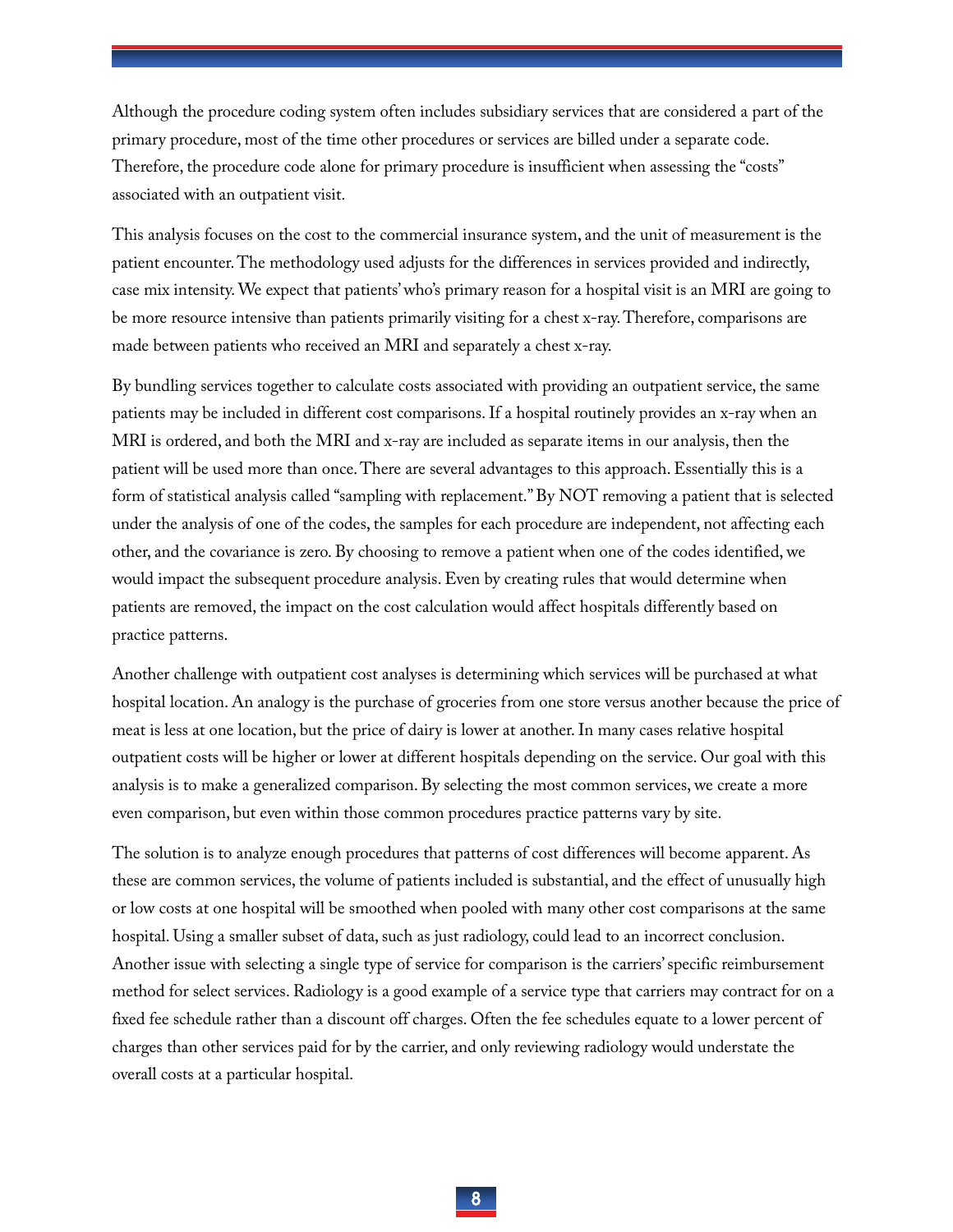#### **IP & OP Composite**

Averaging the IP and OP cost indexes is necessary to generalize the relative costs between hospitals, but doing so reduces the value of the detailed information that is also available. This is true about any generalization, but as the difference between a hospital's relative cost on an inpatient and outpatient basis may be dramatic, and the details may be quite important.

#### **2005 vs. 2006**

Health care costs are not static, and hospital charges and reimbursement change from year to year. The analysis uses the same methodology for calendar year 2005 and 2006. The results for inpatient and outpatient are reported below (full tables shown in appendix B):

#### **Inpatient Only**



#### **Outpatient Only**

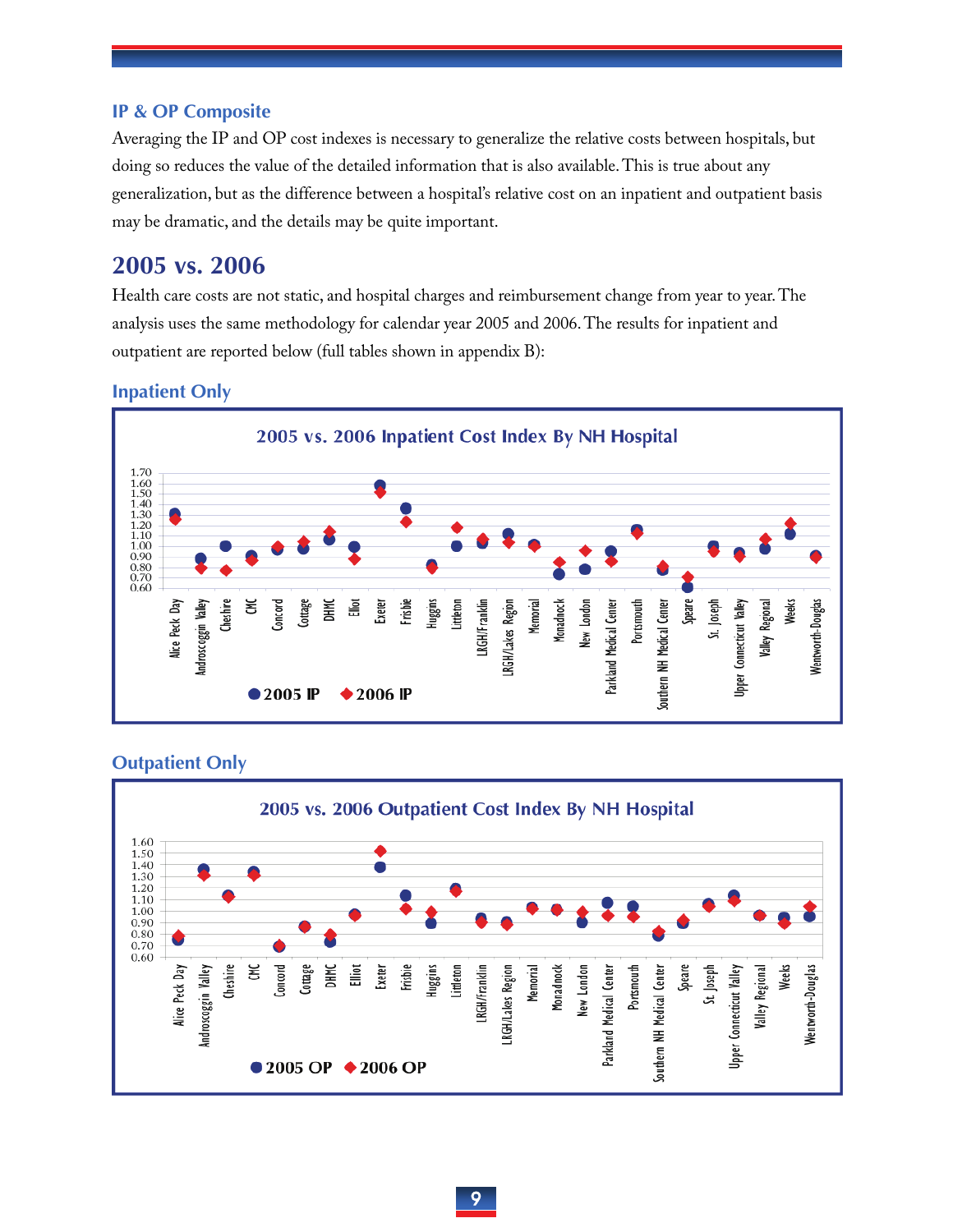Changes from year to year were not the focus of this analysis, but substantial increases of ten percent or more in average charge per case in both the hospital discharge data and the NHCHIS were observed. The increases in charges were often mirrored by a change in carrier reimbursement levels.

# **Conclusion**

The NHID will continue to work with the Initiative and other groups to better understand health care costs and make information available to the public. This report will form one basis for performing additional work using the NHCHIS and other available data sources.

# **Contact Info**

Questions should be directed to the NHID health care statistician: Tyler Brannen tyler.brannen@ins.nh.gov (603-271-7973 x226).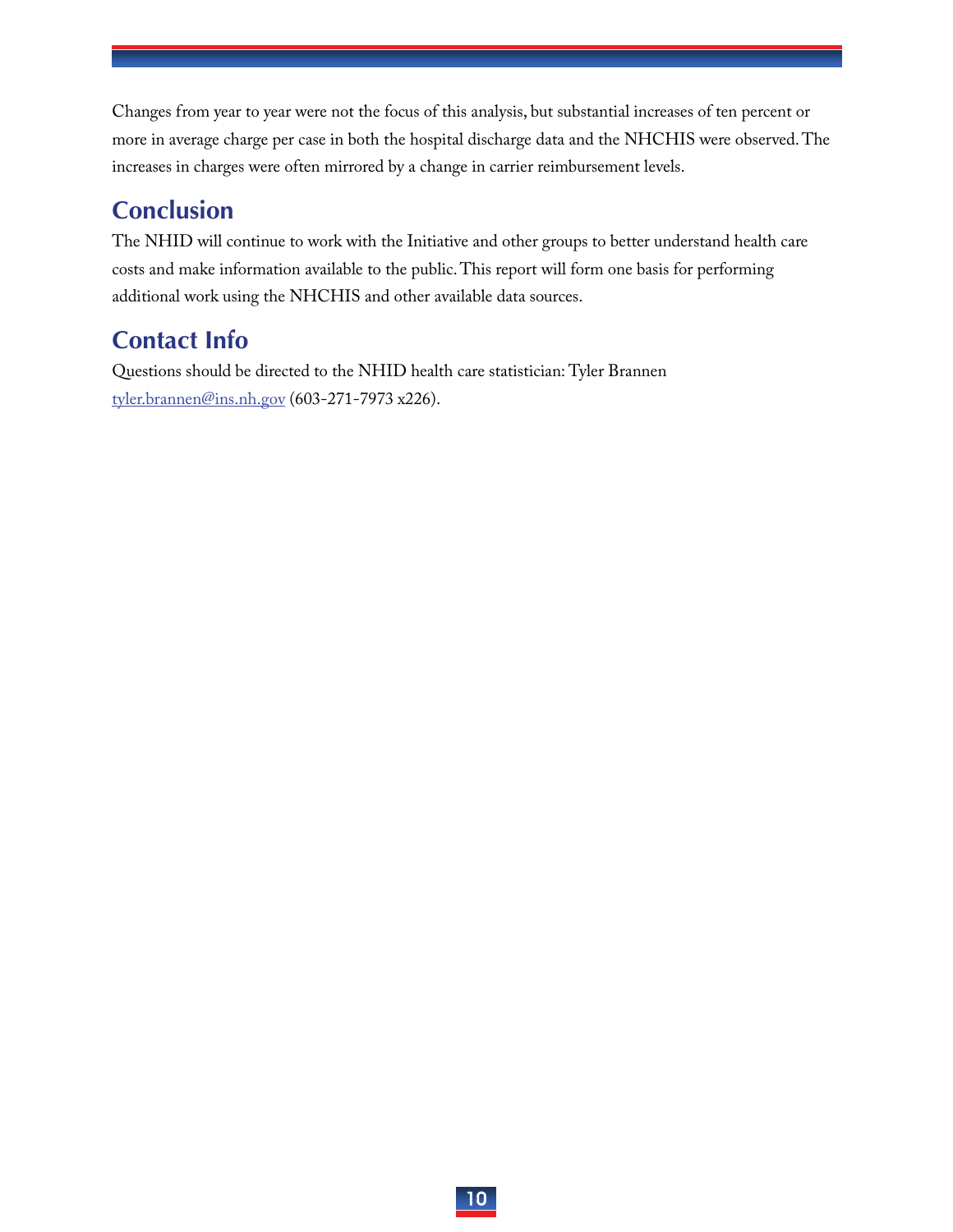# **Appendix A**

# **Data Observations**

**Inpatient Volume** 

| <b>Hospital Name</b>                     | Commercially<br><b>Insured Hospital</b><br><b>Discharge Data Cases</b> | <b>NHCHIS</b><br><b>Cases</b> | <b>Percent</b> |
|------------------------------------------|------------------------------------------------------------------------|-------------------------------|----------------|
| Alice Peck Day Memorial Hospital         | 541                                                                    | 351                           | 64.9%          |
| Androscoggin Valley Hospital             | 317                                                                    | 183                           | 57.7%          |
| The Cheshire Medical Center              | 1,784                                                                  | 898                           | 50.3%          |
| <b>CMC</b>                               | 3,483                                                                  | 2,019                         | 58.0%          |
| Concord Hospital                         | 5,420                                                                  | 2,916                         | 53.8%          |
| Cottage Hospital                         | 241                                                                    | 98                            | 40.7%          |
| Dartmouth Hitchcock Medical Center       | 7,159                                                                  | 3,126                         | 43.7%          |
| Elliot Hospital                          | 6,897                                                                  | 3,649                         | 52.9%          |
| <b>Exeter Hospital</b>                   | 2,408                                                                  | 1,143                         | 47.5%          |
| Frisbie Memorial Hospital                | 1,147                                                                  | 477                           | 41.6%          |
| Huggins Hospital                         | 420                                                                    | 236                           | 56.2%          |
| Littleton Regional Hospital              | 617                                                                    | 248                           | 40.2%          |
| Franklin Regional Hospital               | 268                                                                    | 143                           | 53.4%          |
| Lakes Region General Hospital            | 1,646                                                                  | 976                           | 59.3%          |
| The Memorial Hospital                    | 536                                                                    | 319                           | 59.5%          |
| Monadnock Community Hospital             | 818                                                                    | 444                           | 54.3%          |
| New London Hospital                      | 136                                                                    | 116                           | 85.3%          |
| Parkland Medical Center                  | 1,548                                                                  | 565                           | 36.5%          |
| Portsmouth Regional Hospital             | 3,582                                                                  | 1,700                         | 47.5%          |
| Southern NH Medical Center               | 4,956                                                                  | 2,437                         | 49.2%          |
| Speare Memorial Hospital                 | 504                                                                    | 271                           | 53.8%          |
| St. Joseph Hospital                      | 2,255                                                                  | 1,002                         | 44.4%          |
| <b>Upper Connecticut Valley Hospital</b> | 85                                                                     | 21                            | 24.7%          |
| Valley Regional Hospital                 | 422                                                                    | 242                           | 57.3%          |
| <b>Weeks Medical Center Hospital</b>     | 252                                                                    | 152                           | 60.3%          |
| Wentworth-Douglas Hospital               | 2,927                                                                  | 1,304                         | 44.6%          |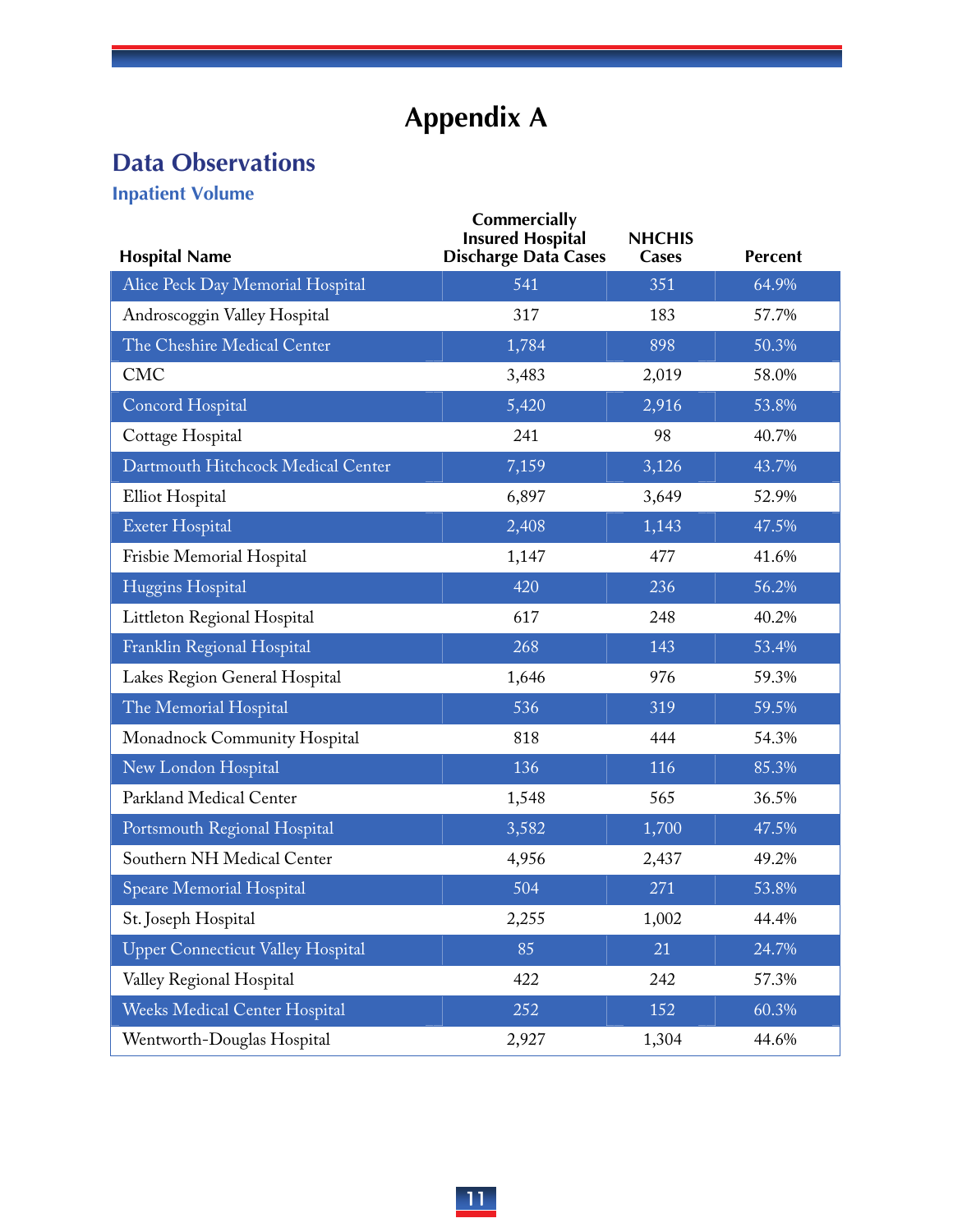# **Outpatient Volume**

| Hospital                                 | <b>Patient</b><br><b>Observations</b> |
|------------------------------------------|---------------------------------------|
| Alice Peck Day Memorial Hospital         | 14,555                                |
| Androscoggin Valley Hospital             | 13,304                                |
| The Cheshire Medical Center              | 19,193                                |
| <b>CMC</b>                               | 23,342                                |
| Concord Hospital                         | 90,601                                |
| Cottage Hospital                         | 7,279                                 |
| Dartmouth Hitchcock Medical Center       | 95,380                                |
| Elliot Hospital                          | 98,478                                |
| <b>Exeter Hospital</b>                   | 36,074                                |
| Frisbie Memorial Hospital                | 15,890                                |
| Huggins Hospital                         | 12,912                                |
| Littleton Regional Hospital              | 11,622                                |
| Franklin Regional Hospital               | 11,806                                |
| Lakes Region General Hospital            | 48,984                                |
| The Memorial Hospital                    | 12,642                                |
| Monadnock Community Hospital             | 17,320                                |
| New London Hospital                      | 19,079                                |
| Parkland Medical Center                  | 23,519                                |
| Portsmouth Regional Hospital             | 28,563                                |
| Southern NH Medical Center               | 63,693                                |
| <b>Speare Memorial Hospital</b>          | 16,970                                |
| St. Joseph Hospital                      | 48,270                                |
| <b>Upper Connecticut Valley Hospital</b> | 4,037                                 |
| Valley Regional Hospital                 | 13,144                                |
| <b>Weeks Medical Center Hospital</b>     | 10,895                                |
| Wentworth-Douglas Hospital               | 19,652                                |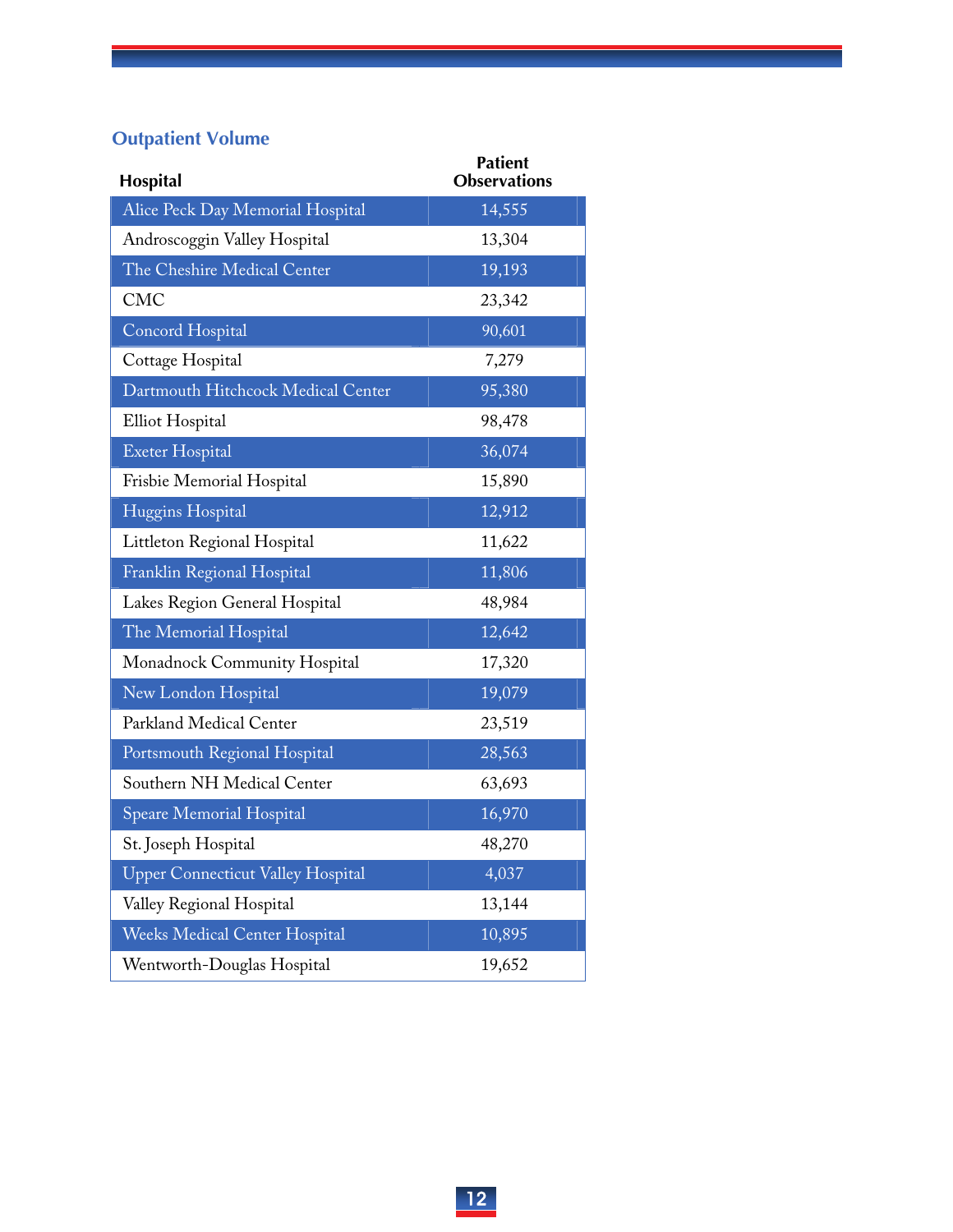# **Appendix B**

# **Cost Index**

**Inpatient Only** 

| Hospital                        | 2005 IP | 2006 IP |
|---------------------------------|---------|---------|
| Alice Peck Day                  | 1.31    | 1.26    |
| Androscoggin Valley             | 0.88    | 0.80    |
| Cheshire                        | 1.00    | 0.77    |
| <b>CMC</b>                      | 0.91    | 0.87    |
| Concord                         | 0.97    | 1.00    |
| Cottage                         | 0.98    | 1.05    |
| <b>DHMC</b>                     | 1.06    | 1.14    |
| Elliot                          | 0.99    | 0.88    |
| Exeter                          | 1.58    | 1.52    |
| Frisbie                         | 1.36    | 1.24    |
| Huggins                         | 0.82    | 0.80    |
| Littleton                       | 1.00    | 1.18    |
| LRGH/Franklin                   | 1.03    | 1.07    |
| LRGH/Lakes Region               | 1.12    | 1.04    |
| Memorial                        | 1.02    | 1.00    |
| Monadnock                       | 0.73    | 0.85    |
| New London                      | 0.78    | 0.96    |
| Parkland Medical Center         | 0.95    | 0.86    |
| Portsmouth                      | 1.16    | 1.13    |
| Southern NH Medical Center      | 0.77    | 0.81    |
| Speare                          | 0.61    | 0.71    |
| St. Joseph                      | 1.00    | 0.95    |
| <b>Upper Connecticut Valley</b> | 0.94    | 0.91    |
| Valley Regional                 | 0.98    | 1.07    |
| Weeks                           | 1.12    | 1.22    |
| Wentworth-Douglas               | 0.91    | 0.90    |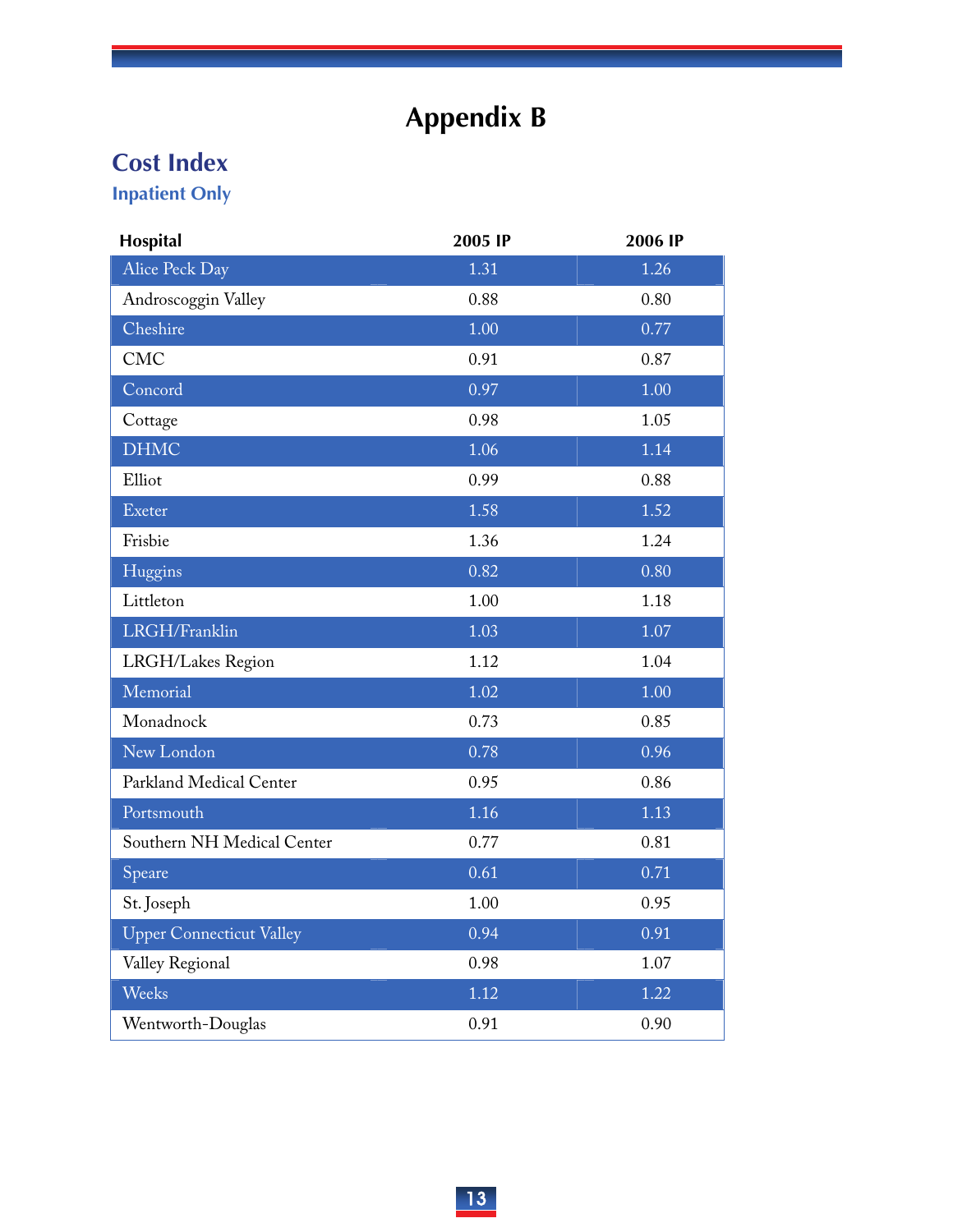# **Outpatient Only**

| Hospital                        | 2005 OP | 2006 OP |
|---------------------------------|---------|---------|
| Alice Peck Day                  | 0.75    | 0.78    |
| Androscoggin Valley             | 1.36    | 1.31    |
| Cheshire                        | 1.13    | 1.12    |
| <b>CMC</b>                      | 1.34    | 1.31    |
| Concord                         | 0.69    | 0.70    |
| Cottage                         | 0.86    | 0.86    |
| <b>DHMC</b>                     | 0.73    | 0.79    |
| Elliot                          | 0.97    | 0.96    |
| Exeter                          | 1.38    | 1.52    |
| Frisbie                         | 1.13    | 1.02    |
| Huggins                         | 0.89    | 0.99    |
| Littleton                       | 1.19    | 1.17    |
| LRGH/Franklin                   | 0.93    | 0.90    |
| LRGH/Lakes Region               | 0.90    | 0.88    |
| Memorial                        | 1.03    | 1.02    |
| Monadnock                       | 1.01    | 1.01    |
| New London                      | 0.90    | 0.99    |
| Parkland Medical Center         | 1.07    | 0.96    |
| Portsmouth                      | 1.04    | 0.95    |
| Southern NH Medical Center      | 0.78    | 0.82    |
| Speare                          | 0.89    | 0.92    |
| St. Joseph                      | 1.06    | 1.04    |
| <b>Upper Connecticut Valley</b> | 1.13    | 1.09    |
| Valley Regional                 | 0.96    | 0.96    |
| Weeks                           | 0.94    | 0.89    |
| Wentworth-Douglas               | 0.95    | 1.04    |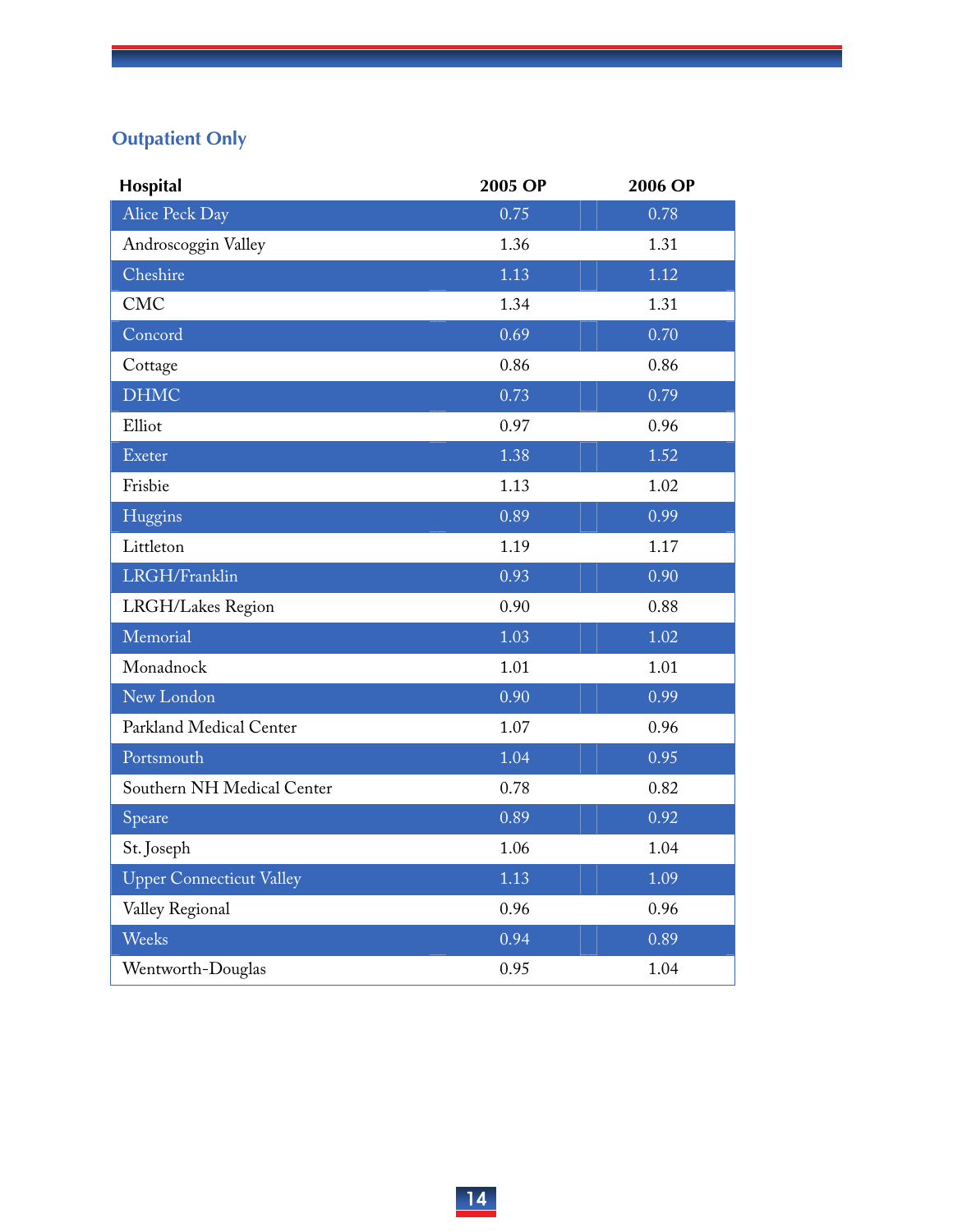# **Appendix C**

# **Outpatient Procedures**

| <b>CPT</b><br><b>Procedure</b><br>Code<br>29881 | <b>Description</b><br>ARTHRS KNE SURG W/MENISCECTOMY MED/LAT W/SHVG |
|-------------------------------------------------|---------------------------------------------------------------------|
| 36415                                           | COLLI VEN BLD VNPNXR                                                |
| 43235                                           | UPR GI NDSC DX +-COLLJ SPEC BR/WA SPX                               |
| 43239                                           | UPR GI NDSC BX 1/MLT                                                |
| 45378                                           | COLSC FLX PROX SPLENIC FLXR DX COLLJ SPEC&DCMPRN                    |
| 45380                                           | COLSC FLX PROX SPLENIC FLXR BX 1/MLT                                |
| 45384                                           | COLSC FLX PROX SPLENIC FLXR RMVL LES CAUT                           |
| 45385                                           | COLSC FLX PROX SPLENIC FLXR RMVL LES SNARE TQ                       |
| 47562                                           | LAPS SURG CHOLECSTC                                                 |
| 58558                                           | HYSTSC BX ENDOMETRIUM&/POLYPC +-D&C                                 |
| 59025                                           | FTL NON-STRS TST                                                    |
| 62311                                           | NJX C+-DX/THER SBST EDRL/SARACH LMBR SAC                            |
| 66984                                           | XCAPSL CTRC RMVL INSJ LENS PROSTH 1 STG                             |
| 70486                                           | CT MAXLFCL AREA C-MATRL                                             |
| 70491                                           | CT SOFT TISS NCK C+ MATRL                                           |
| 70544                                           | <b>MRA HEAD C-MATRL</b>                                             |
| 70551                                           | MRI BRN BRN STEM C-MATRL                                            |
| 70553                                           | MRI BRN BRN STEM C-/C+                                              |
| 71020                                           | RADEX CH 2 VIEWS FRNT&LAT                                           |
| 71250                                           | CT THORAX C-MATRL                                                   |
| 71260                                           | CT THORAX C+ MATRL                                                  |
| 71275                                           | CTA CH C-/C+ POST-PXESSING                                          |
| 72050                                           | RADEX SPI CRV MINIMUM 4 VIEWS                                       |
| 72100                                           | RADEX SPI LUMBOSAC 2/3 VIEWS                                        |
| 72125                                           | CT CRV SPI C-MATRL                                                  |
| 72141                                           | MRI SPI CANAL&CNTS CRV C-MATRL                                      |
| 72148                                           | MRI SPI CANAL&CNTS LMBR C-MATRL                                     |
| 72156                                           | MRI SPI CANAL&CNTS C-/C+ CRV                                        |
| 72158                                           | MRI SPI CANAL&CNTS C-/C+ LMBR                                       |
| 72192                                           | CT PELVIS C-MATRL                                                   |
| 73030                                           | RADEX SHO COMPL MINIMUM 2 VIEWS                                     |
| 73110                                           | RADEX WRST COMPL MINIMUM 3 VIEWS                                    |
| 73130                                           | RADEX HAND MINIMUM 3 VIEWS                                          |
| 73221                                           | MRI ANY JT UXTR C-MATRL                                             |
| 73222                                           | MRI ANY JT UXTR C+ MATRL                                            |
| 73630                                           | RADEX FOOT COMPL MINIMUM 3 VIEWS                                    |
| 73721                                           | MRI ANY JT LXTR C-MATRL                                             |
| 74150                                           | CT ABD C-MATRL                                                      |
| 74160                                           | CT ABD C+ MATRL                                                     |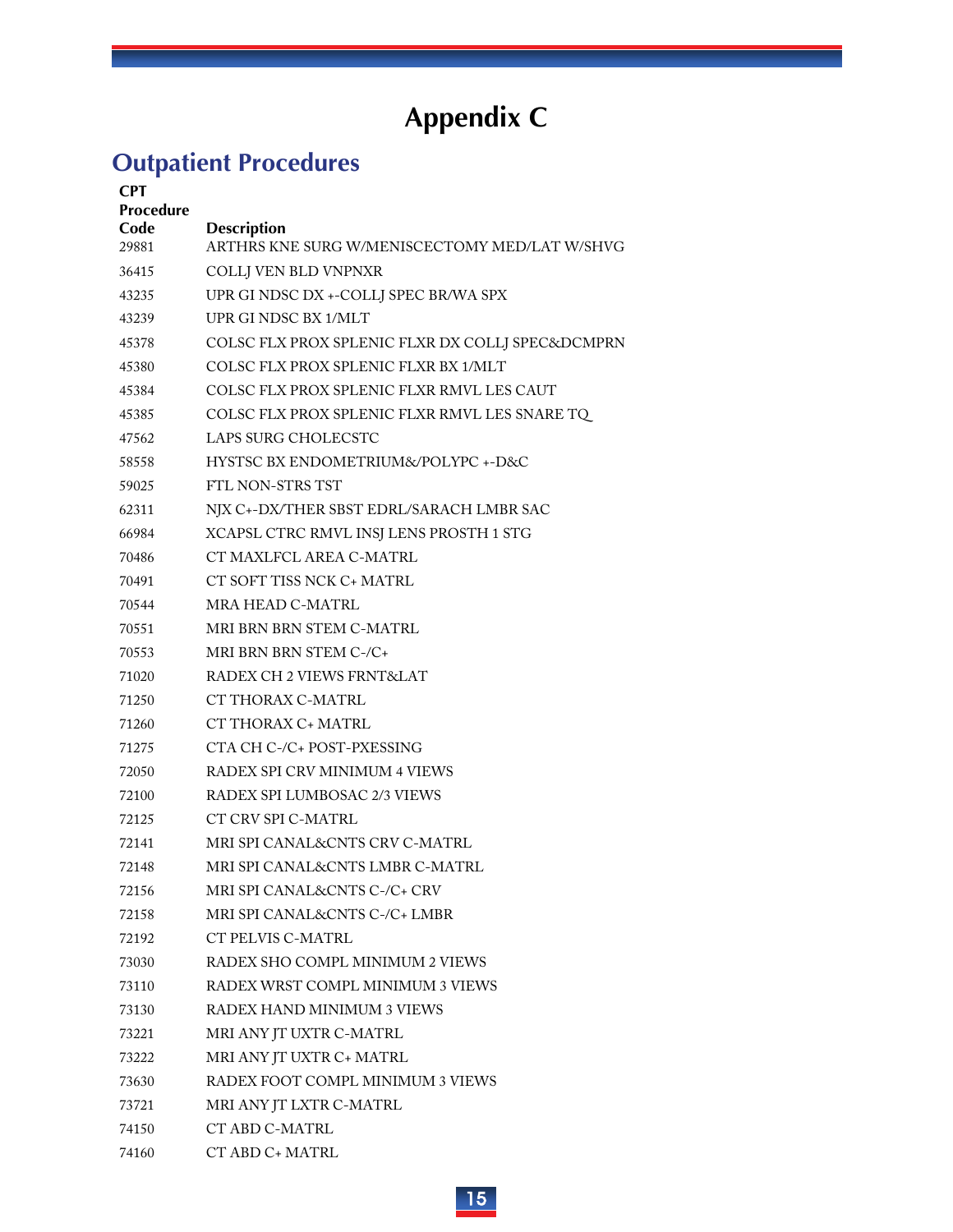| 74170 | $CT$ ABD $C$ - $/C$ +                          |
|-------|------------------------------------------------|
| 76075 | DXA B1 DNS STD 1+ SITS AXIAL SKEL              |
| 76083 | CPTR AIDED DETCJ SCR MAMMOGRAPY                |
| 76092 | SCR MAMMOGRAPY BI 2 VIEW FLM STD EA BRST       |
| 76700 | US ABDL B-SCAN&/R-T IMG COMPL                  |
| 76705 | US ABDL B-SCAN&/R-T IMG LMTD                   |
| 76805 | US PG UTER F&MAT AFTER 1ST TRI 1/1ST GESTATION |
| 77300 | BASIC RADJ DOSIM CAL                           |
| 77334 | TX DEV DESIGN&CONSTJ CPLX                      |
| 77336 | CONTINUING MEDICAL PHYSICS CONSLTJ PR WK       |
| 77414 | RADJ DLVR 3/> AREAS CUSTOM BLKING 11-19MEV     |
| 77418 | NTSTY MODUL DLVR 1/MLT FLDS/ARCS PR TX SESSION |
| 78306 | B1&/JT IMG WHBDY                               |
| 78465 | MYOCRD PRFUJ IMG TOMOG SPECT MLT STD           |
| 78478 | MYOCRD PRFUJ STD WALL MOTION QUAL/QUAN STD     |
| 78480 | MYOCRD PRFUJ STD EJEC FXJ                      |
| 80048 | <b>BASIC METAB PANEL</b>                       |
| 80051 | ELECTROLYTE PANEL                              |
| 80053 | <b>COMPRE METAB PANEL</b>                      |
| 80061 | <b>LIPID PANEL</b>                             |
| 80076 | HEPATC FUNCJ PANEL                             |
| 81001 | URNLS DIP STICK/TABLET RGNT AUTO MIC           |
| 81003 | URNLS DIP STICK/TABLET RGNT AUTO W/O MIC       |
| 82150 | AMYLASE                                        |
| 82550 | CREATINE KINASE TOT                            |
| 82565 | <b>CREATININE BLD</b>                          |
| 82728 | <b>FERRITIN</b>                                |
| 82947 | <b>GLUC QUAN BLD</b>                           |
| 83036 | HGB GLYCOSYLATED                               |
| 83690 | LIPASE                                         |
| 83721 | LIPOPROTEIN DIR MEAS LDL CHOLESTEROL           |
| 84153 | PRST8 SPEC AG TOT                              |
| 84436 | THYROXINE TOT                                  |
| 84439 | THYROXINE FR                                   |
| 84443 | THYR STIMULATING HORM                          |
| 84450 | TRANSFERASE ASPARTATE AMINO                    |
| 84460 | <b>TRANSFERASE ALANINE AMINO</b>               |
| 84484 | TROPONIN QUAN                                  |
| 84520 | UREA N QUAN                                    |
| 84702 | GONAD CHORNC QUAN                              |
| 85025 | BLD# COMPL AUTO HHRWP&AUTO DIFFIAL             |
| 85027 | BLD# COMPL AUTO HHRWP                          |
| 85610 | PROTHROMBIN TM                                 |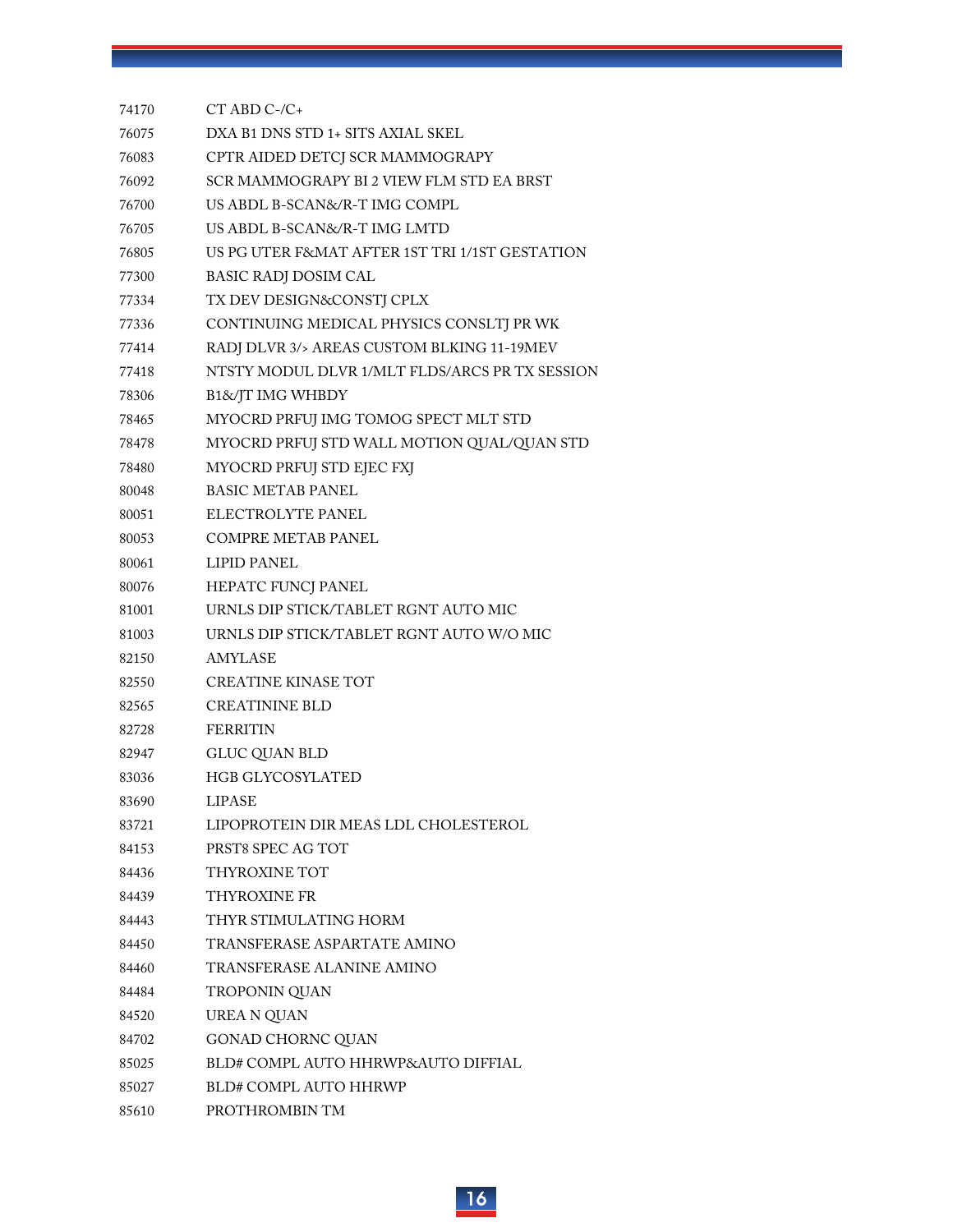| 85651 | SEDIMENTATION RATE RBC NON-AUTO                  |
|-------|--------------------------------------------------|
| 85652 | SEDIMENTATION RATE RBC AUTO                      |
| 85730 | THROMBOPLASTIN TM PRTL PLSM/WHL BLD              |
| 87070 | CUL BACT XCPT URINE BLD/STL AERC ISOL            |
| 87077 | CUL BACT AERC ADDL METHS DEFINITIVE EA ISOL      |
| 87081 | CUL PRSMPTV PTHGNC ORGANISMS SCR                 |
| 87086 | CUL BACT QUAN COLONY CNT URINE                   |
| 87186 | SC ANTMCRB MICRODIL/AGAR EA MULTI-ANTMCRB PLATE  |
| 88142 | CYTP C/V FLU AUTO THIN MNL PHYS                  |
| 88175 | CYTP C/V AUTO THIN LYR PREPJ SCR MNL RESCR PHYS  |
| 88305 | LVL IV-SURG PATH GROSS&MCRSCP XM                 |
| 90760 | IV NFS HYDRATION 1ST >1 HR                       |
| 90761 | IV NFS HYDRATION EA HR > 8 HR                    |
| 90765 | IV NFS THER PROPH/DX 1ST >1 HR                   |
| 90766 | IV NFS THER PROPH/DX EA HR > 8 HR                |
| 90772 | THER PROPH/DX NJX SUBQ/IM                        |
| 90774 | THER PROPH/DX NJX IV PUSH 1ST SBST/DRUG          |
| 90775 | THER PROPH/DX NJX EA SEQL IV PUSH SBST/DRUG      |
| 90937 | HEMO REPEATED EVAL +-REVJ DIAL RX                |
| 93005 | ECG ROUTINE ECG W/LEAST 12 LDS TRCG ONLY W/O I&R |
| 93017 | CV STRS TST XERS&/OR RX CONT ECG TRCG ONLY       |
| 93320 | DOP ECHO COMPL                                   |
| 93325 | DOP ECHO COLOR FLO VEL MAPG                      |
| 93350 | TEE R-T 2D +-M-MODE REST&STRS I&R                |
| 93510 | L HRT CATHJ RTRGR F/BRACH ART AX ART/FEM ART PRQ |
| 93880 | DUP-SCAN XTRC ART COMPL BI STD                   |
| 93971 | DUP-SCAN XTR VEINS UNI/LMTD STD                  |
| 95810 | POLYSM SLEEP STAGING 4/> ADDL PARAM              |
| 95811 | POLYSM SLEEP STAGING 4/> ADDL PARAM W/CPAP TX    |
| 96413 | CHEMOTX ADMN IV NFS TQUP 1 HR 1/1ST SBST/DRUG    |
| 97001 | PHYSICAL THER EVAL                               |
| 97010 | APPL MODALITY 1+ AREAS HOT/COLD PACKS            |
| 97033 | APPL MODALITY 1+ AREAS IONTOPHORESIS EA 15 MIN   |
| 97035 | APPL MODALITY 1+ AREAS US EA 15 MIN              |
| 97110 | THER PX 1+ AREAS EA 15 MIN THER XERSS            |
| 97113 | THER PX 1+ AREAS EA 15 MIN AQUATIC THER W/XERSS  |
| 97140 | MNL THER TQS 1+ REGIONS EA 15 MIN                |
| 99211 | OFFICE O/P EST 5 MIN                             |
| 99213 | OFFICE OUTPT EST15 MIN                           |
| 99214 | OFFICE OUTPT EST 25 MIN                          |
| 99218 | 1ST OBS CARE PR D LOW SEVERITY                   |
| 99219 | 1ST OBS CARE PR D MODERATE SEVERITY              |
| 99281 | EMER DEPT SELF LIMITED/MINOR                     |
| 99282 | EMER DEPT LOW TO MODERATE SEVERITY               |